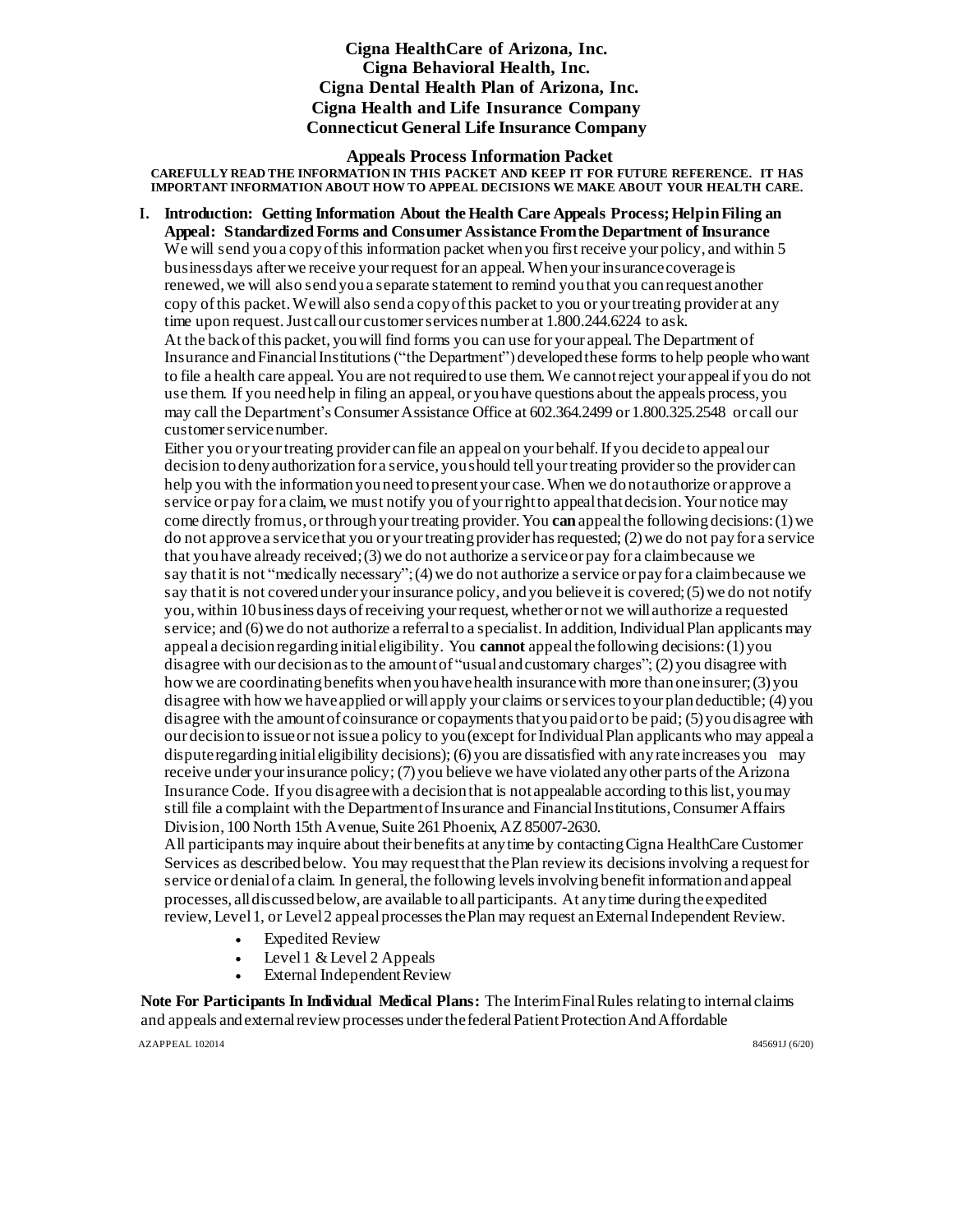Care Act (PPACA) requires that Individual Plans follow a single level appeal process. Participants in the IndividualPlans willonly be requiredto completeone levelofinternalreviewbefore pursuing an external review.

# **II. Appeal Process**

- **A. Expedited Review Level 1 andLevel 2** (pursuanttoA.R.S. §20-2534-expedited medicalreview) *\*Please note that Dental Appeals are noteligible for expeditedreview.*
	- **1. Eligibility**
		- **a. Requestfor a service not yet provided**: For a service that has notalreadybeen provided, you may obtain an Expedited Review, if:
			- You have coverage with us;
			- Yourrequest for a service has beendenied and
			- Your treating provider certifies in writing and provides supporting documentation that the time required to process your request through the Level 1 and Level 2 Appealprocessis likely to causea significant negativechangein your medical condition. At the end of this packet is a form that your provider may use for this purpose. Your provider could alsosenda letter ormake up a formwith similar information.
			- *To initiatean ExpeditedReview, contact yourCustomer ServiceRepresentativeand send certificationandsupportingdocumentation totheaddressindicatedbelow.* Your Customer Services Representative will immediately refer your Expedited Review request to the Appeals Processor.

# **b. Requestfor payment of denied claim:**

You may not obtainExpedited Reviewof a denied claim.Instead, you may initiatethe Level 1 Appeals process (See Section II. B.) by calling a Customer Services Representative at Customer Services.

# **Expedited Review**

| Medical Appeals               | <b>Behavioral Appeals</b> |
|-------------------------------|---------------------------|
| Appeals Processor,            | Cigna Behavioral Health   |
| National Appeals Organization | Central Appeals Unit      |
| Cigna HealthCare              | P.O. Box 188064           |
| P.O. Box 188011               | Chattanooga, TN 37422     |
| Chattanooga, TN 37422         |                           |

Phone: 1.800.244.6224 Fax: 1.800.286.6797

Phone:1.800.241.4057 ext.7962009 Fax: 1.877.815.4827

### 2. **Decision Process – Expedited Review Level 1**

Within one  $(1)$  business day of receipt of your request and the accompanying certification and the supporting documentation, the Plan willmake an Expedited Reviewdecisionand maila notice of that decision to you and your treating provider.

# **a. Denial upheld**:

- If the Plan upholds its denial of the requested service, in addition to the written notice the Plan will inform you, your representative, and/or treating provider by telephone. The written notice of the decision will include the criteria used and the clinical reasons for that decision, any references to supporting documentation, a statement that you are entitled to receive, upon request and free of charge, reasonable access to and copies of Relevant Information as defined, a statement describing any voluntary appeal procedures offered by us and your right to bring an action under ERISA section 502(a), and upon request and free of charge, a copy of any internal rule, guideline, protocolor othersimilar criterion that wasrelied uponin making the adverse determination.
- *If the Plan upholdsthe denial oftherequested service, you mayrequestfurther review as anExpeditedLevel2 Appeal.* After youreceive ourLevel1denial, your treating provider **mustimmediately** sendus a writtenrequest (tothesame person and address listed above for Level 1) to tell us you are appealing to Level 2. To help your appeal, your providershould alsosendus anymore information (thatthe provider hasn't already sentus) to show why you need the requested service.

### **b. Denial reversed**:

 If the Plan reversesits prior denialof a service, *youwill benotifiedandtherequested service will beauthorized*. The notice ofthe decisionwillinclude the criteria used and the clinical reasons for that decision and any references to supporting documentation.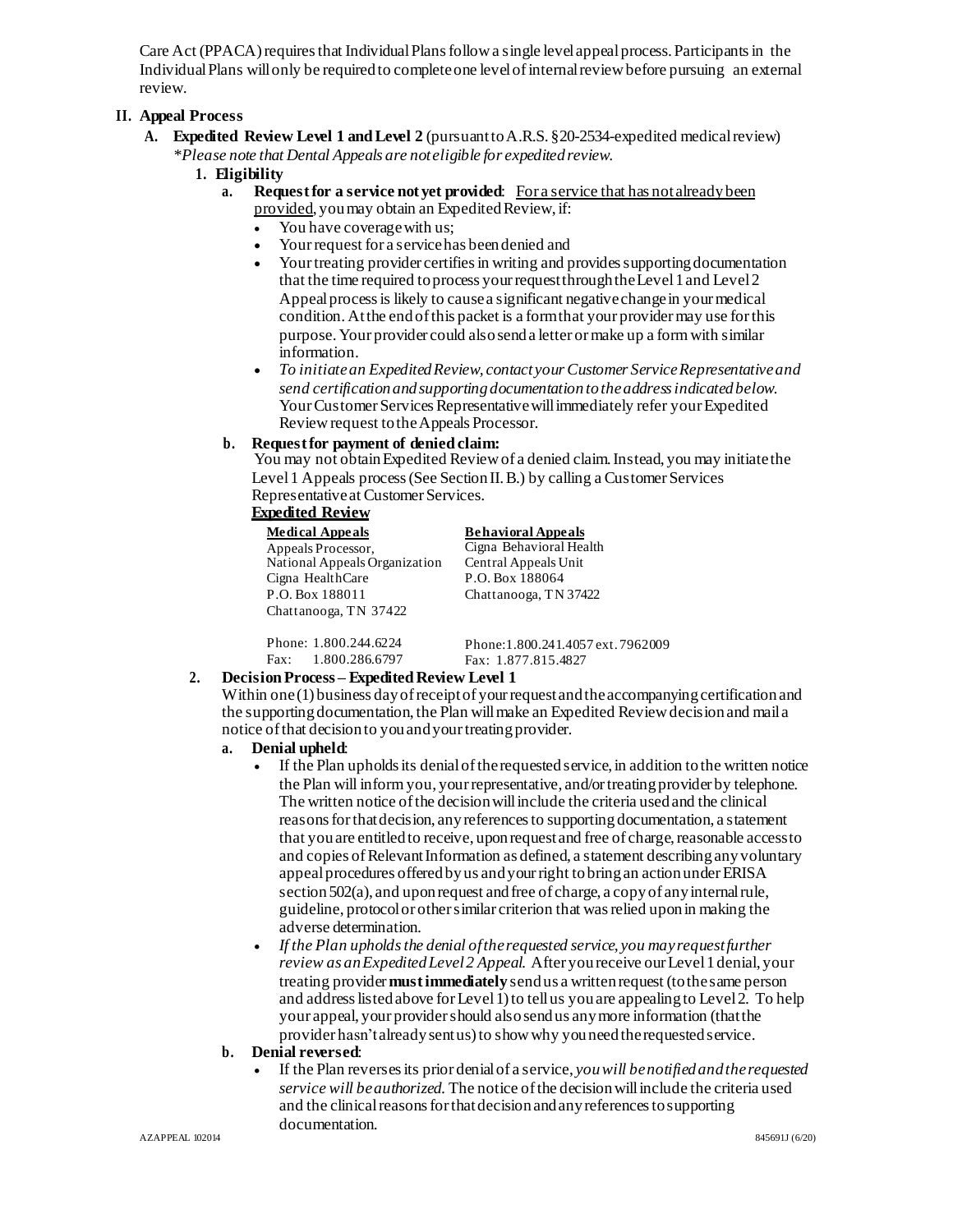# **3. DecisionProcess – ExpeditedReview Level 2**

Within one(1) business dayofreceiptof yourrequest andthe accompanying certificationand the supporting documentation, the Plan will make an Expedited Review decision and mail a notice of that decision to you and your treating provider.

- **a. Denial upheld**:
	- If the Plan upholds its denial of the requested service, in addition to the written notice the Plan will informyou, your representative, and/or treating provider by telephone. The written
	- notice ofthedecisionwillinclude the criteria used andtheclinicalreasonsforthat decision, anyreferencestosupporting documentation, a statement thatyouare entitled to receive, upon request and free of charge, reasonable access to and copies of Relevant Informationas defined, a statementdescribing anyvoluntaryappeal procedures offeredby us andyourrightto bringan action underERISA section 502(a), and uponrequest and free of charge, a copyof anyinternalrule, guideline, protocolor othersimilar criterion thatwasrelied uponin making the adverse determination.
	- *If the Plan upholdsthe denial oftherequested service, youwillreceive written notice ofthe option toproceedto External,Independent Review (See SectionII.D).*

### **b. Denial reversed**:

If the Plan reversesits prior denialof a service, *youwill benotifiedandtherequested service will beauthorized*. The notice ofthe decisionwillinclude the criteria usedand the clinical reasons for that decision and any references to supporting documentation.

### **B. LEVEL 1 APPEAL** (pursuantto A.R.S. §20-2535-informalreconsideration)

### **1. Eligibility**

If you were unable to resolve your concern during your discussion with the Customer Service Representative at Customer Services you may request review of the Plan's decision as a Level 1 Appealof your denied request for a serviceor claimif:

- You have coverage with us;
- We denied your request for covered service or claim;
- You do not qualify for an expedited appeal; and
- You or your treating provider as ks for a Level 1 Appeal within 2 years of the date we first deny the requested service or claimby calling, writing, or faxing your request for review as indicatedbelow.

| <b>Medical Appeals</b>        | <b>Behavioral Appeals</b>        | <b>Dental HMO Appeals</b>                       | <b>Dental PPO Appeals</b>  |
|-------------------------------|----------------------------------|-------------------------------------------------|----------------------------|
| Appeals Processor,            | Cigna Behavioral Health          | Appeals Coordinator,                            | Appeals Coordinator,       |
| National Appeals Organization | Central Appeals Unit             | National Appeals Unit                           | National Appeals Unit      |
| Cigna HealthCare              | P.O. Box 188064                  | Cigna Dental                                    | Cigna Dental               |
| P.O. Box 188011               | Chattanooga, TN 37422            | P.O. Box 188047                                 | P.O. Box 188044            |
| Chattanooga, TN 37422         |                                  | Chattanooga, TN 37422-<br>8047                  | Chattanooga, TN 37422-8044 |
| Phone: 1.800.244.6224         | Phone:1.800.241.4057 ext.7962009 |                                                 | Phone: 1.800.244.6224      |
| Fax:<br>1.877.815.4827        | Fax: 1.877.815.48277             | Phone: 1.800.244.6224<br>1.866.870.3842<br>Fax: | 1.866.870.3842<br>Fax:     |

# **2. Deadlines Applicable to the Level 1 Appeal Process**

Within 5 business days after receiving your request for review at the Complaint level, the Plan will mail you and your treating provider:

- a notice indicating that your request was received and
- a copy ofthe InformationPacket (only senttotreating provider upon request).

### **3. DecisionProcess**

The Plan will make a decisionandmaila notice ofthatdecisionto youand yourtreating providerwithin fifteen(15) calendar days afterwe receivean appealfor a pre-serviceor concurrent coverage determination, and within thirty (30) calendar days afterwe receivean appeal for a post-service coverage determination. If more time or information is needed to make the pre-service or concurrent determination, we will notify you in writing to request an extension of up tofifteen calendar days andto specify anyadditionalinformation neededto complete thereview.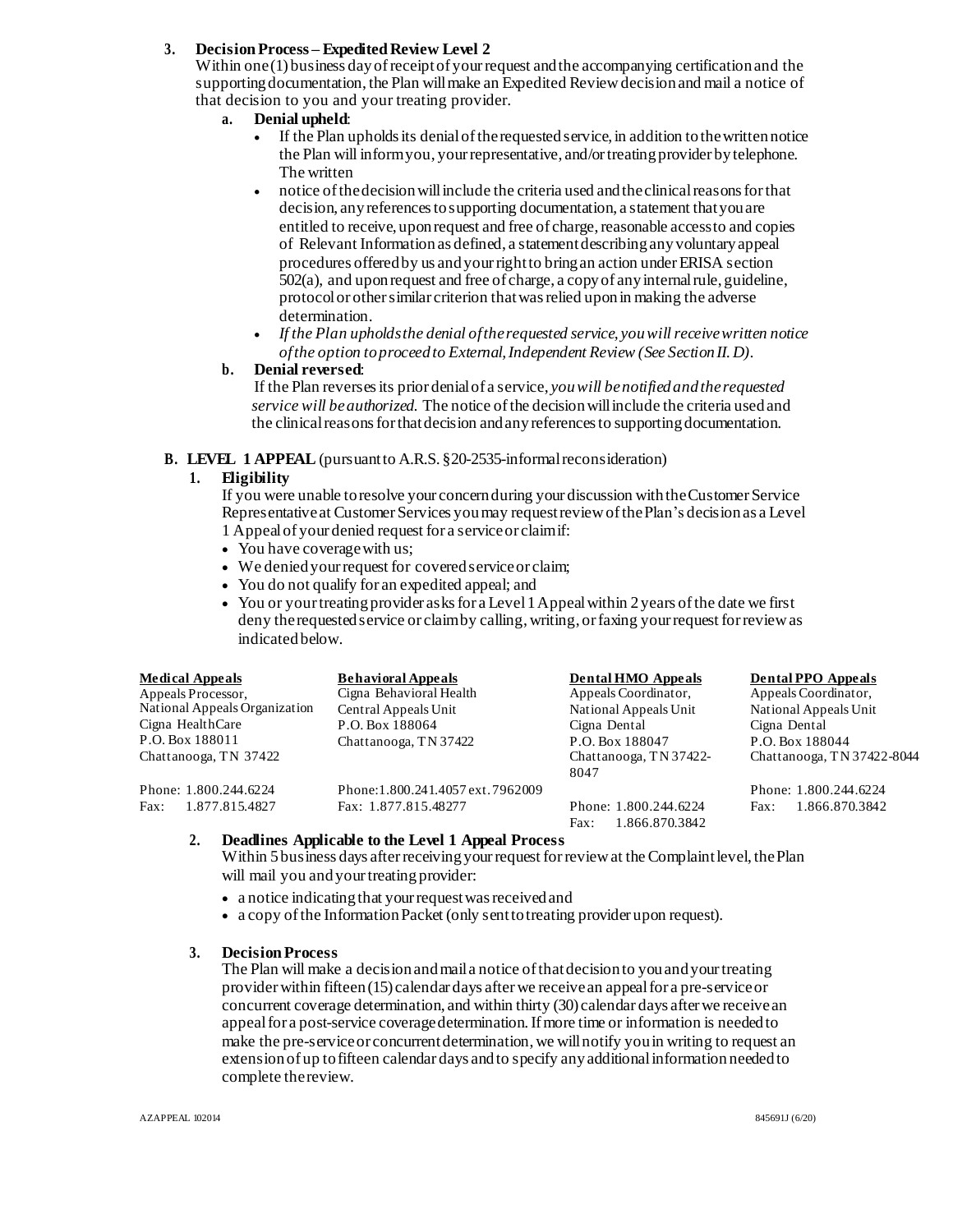# **a. Denial upheld:**

If the Plan upholds denial of the requested service or the denied claim, the notice of that decision willinclude thecriteria usedandthe clinicalreasonsforthatdecision, any references to supporting documentation, a statement that you are entitled to receive, upon request and free of charge, reasonable access to and copies of Relevant Information as defined and upon request and free of charge, a copy of any internal rule, guideline, protocolor othersimilar criterion that wasrelied uponin making the adverse determination. You may request further review as a Level  $2$  Appeal. (See Section II.C.).

### **b. Denial reversed**

If the Plan agreesthattherequestedserviceshould be providedorthat theclaimshould have been paid, the Plan will authorize the service or pay the claim. The notice of that decision will include the criteria used and the clinical reasons for that decision and any referencestosupportingdocumentation*.*

# **C. LEVEL 2 APPEAL** (pursuanttoA.R.S. §20-2536-formal appeal)

### **1. Eligibility**

- **a.** If the Plan denies:
	- yourrequestfor a service notalreadyprovidedafterreviewas a Level1Appealor a claim for a service thathas alreadybeenprovided afterreviewas a Level1Appeal you may submit an oralor a written request forreviewas a Level2Appeal. If you submit a written request, please send to the address indicated below:
- **b.** Please send your review request within sixty (60) days of the last denial for a service that has not yet been provided (pre-service) and within two (2) years of the last denialfor a claim for a service that has already been provided (post-service).
- **c.** Along with your oralorwritten request forreviewas a Level2Appeal, youor your treating provider are requiredto submit to the Plan in writing any materialjustificationor documentation to support your request for the service not already provided or payment for a service alreadyprovided.
- **d.** The Level2appealwill be reviewed byan individual(s) whowas notinvolved in any previous decisionontheissue and whois nota subordinate of a previous decisionmaker.

### **Medical and Behavioral Appeals Dental HMO Appeals Dental PPO Appeals**

Level 2 Coordinator National Appeals Organization Cigna HealthCare P.O. Box 188011 Chattanooga, TN 37422

Phone: 1.800.244.6224 Fax: 1.800.286.6797

Appeals Coordinator, National Appeals Unit Cigna Dental P.O. Box 188047 Chattanooga, TN 37422-8047

Phone: 1.800.244.6224 Fax: 1.866.870.3842 Appeals Coordinator,

National Appeals Unit Cigna Dental P.O. Box 188044 Chattanooga, TN 37422-8044

Phone: 1.800.244.6224 Fax: 1.866.870.3842

### **2. Deadlines Applicable to the Level 2 Appeal Process**

Within 5 business days after receiving your request for review as a Level 2 Appeal the Plan will send you and your treating provider a notice indicating that your request was received.

### **3. DecisionProcess**

For pre-service and concurrent care coverage determinations the review will be completed within fifteen (15) calendar days and for post-service claims, the review and written notification of the decision will be completed within thirty (30) calendar days from the date the Plan receives yourLevel2Appealrequest.The Plan willmail a notice ofthe decisionto you andyourtreatingprovider.Ifmore time orinformation is needed tomake the pre-service or concurrentdetermination, we willnotify youin writing to request anextensionof upto fifteen (15) calendar days andto specify any additionalinformationneededto complete the review.

#### **a. Denial upheld**

If the Plan upholds its denial of the requested service or claimfor a service that has already beenprovided, you willreceive:

 written noticewhichincludesthe criteria usedandtheclinicalreasonsforthat decision, any references to supporting documentation, a statement that you are entitled to receive, upon request and free of charge, reasonable access to and copies<br>\$456911 (620)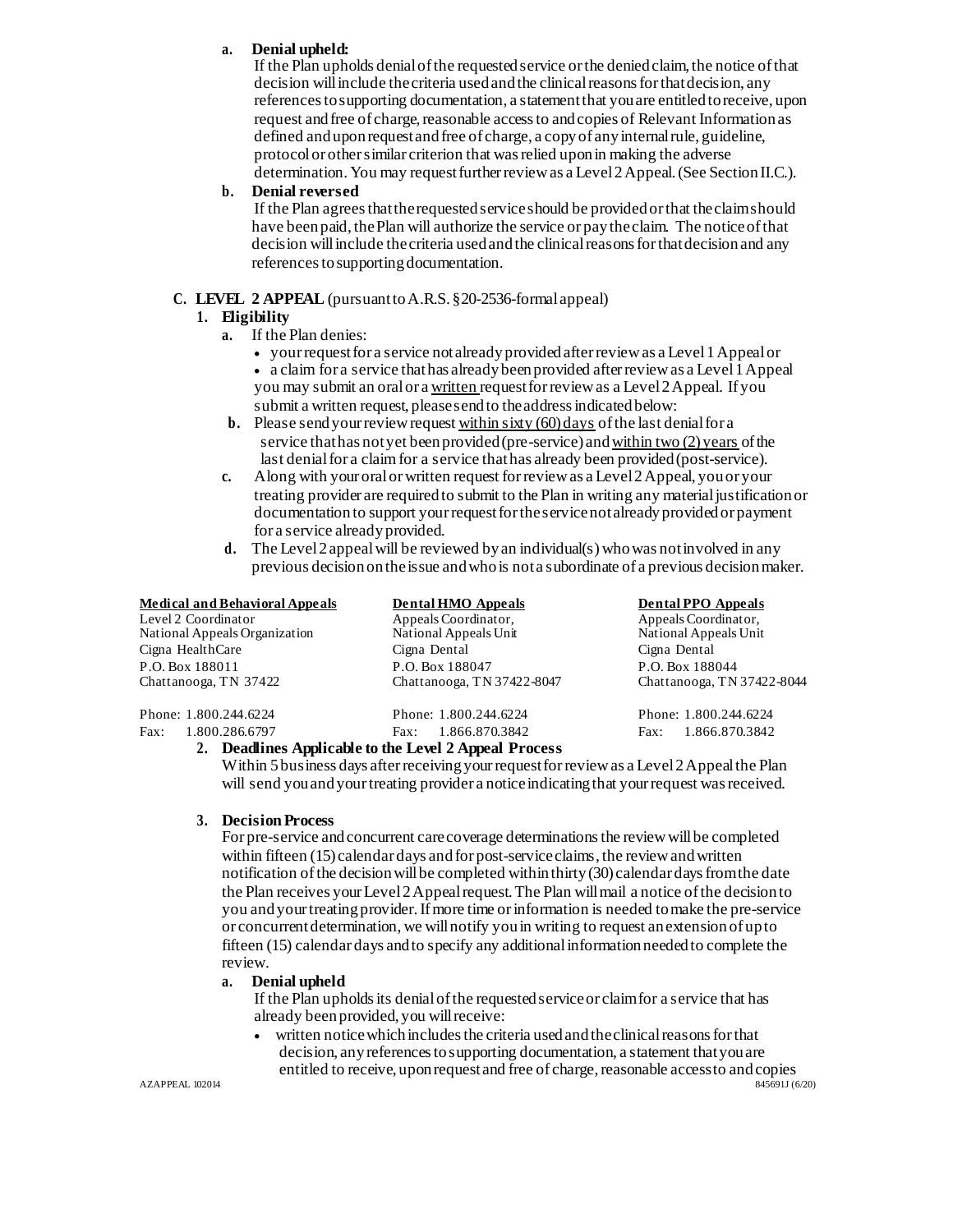Relevant Informationas defined, a statementdescribing anyvoluntaryappeal procedures offeredby the Plan andyourrighttobringan actionunderERISA section 502(a), and uponrequest and free of charge, a copyof anyinternalrule, guideline, protocolor othersimilar criterion thatwas relied uponin making theadverse determination; and

*writtennoticeofthe option toproceedtoExternal,IndependentReview.*

### **b. Denial reversed**

If the Plan agreesthattherequestedserviceshould be providedorthat theclaimshould have beenpaid,the*Planwillauthorizethe serviceor paytheclaim*. Writtennotice which includes the criteria used and the clinical reasons for that decision and any references to supporting documentation.

# **D. External, Independent Review**(pursuanttoA.R.S. §20-2537-external appeal)

# **1. Eligibility**

Under Arizona law, you may seek an Expedited or Standard External, Independent Review only afterseeking any available Expedited Review,Level1Appeal, andLevel2Appeal. *Yourrequest for Expeditedor StandardExternal IndependentReviewshouldbe submittedin writing totheaddressindicatedbelow:*

| <b>Medical and Behavioral Appeals</b>             | <b>Dental HMO Appeals</b>             | <b>Dental PPO Appeals</b>             |
|---------------------------------------------------|---------------------------------------|---------------------------------------|
| Level 2 Coordinator                               | Appeals Coordinator,                  | Appeals Coordinator,                  |
| National Appeals Organization<br>Cigna HealthCare | National Appeals Unit<br>Cigna Dental | National Appeals Unit<br>Cigna Dental |
| P.O. Box 188011                                   | P.O. Box 188047                       | P.O. Box 188044                       |
| Chattanooga, TN 37422                             | Chattanooga, TN 37422-8047            | Chattanooga, TN 37422-8044            |
| Phone: 1.800.244.6224                             | Phone: 1.800.244.6224                 | Phone: 1.800.244.6224                 |
| Fax: 1.800.286.6797                               | Fax: 1.866.870.3842                   | 1.866.870.3842<br>Fax:                |

# **2. Deadlines applicable to the Standard ExternalIndependent Review Process**

Afterreceivingwritten notice fromthe Plan thatyourLevel2Appealhas beendenied, you have 4 months to submit a written request for External, Independent Review, including any materialjustification or documentation to support yourrequest fortheserviceor paymentof a claim. Neither you nor your treatingprovideris responsible forthecostof anyexternal independent review.

### **a. Medical NecessityIssues**

These are cases where we have decided not to authorize a service because we think the services you (or your treating provider) are asking for, are not medically necessary to treat your problem. Formedicalnecessitycases, the independentrevieweris a provider retained byan outsideindependentrevieworganization("IRO"), thatis procured bythe Arizona Insurance Department, andnot connected with our company. The IROprovider must be a providerwho typically managestheconditionunderreview. If your appealfor External, Independent Review involves an issue of medical necessity:

 Within 5businessdays ofreceipt of yourrequest forExternalIndependentReview, the Plan will:

- (1) mail a written acknowledgment of the request to the Director of Insurance, you, and your treating provider of your request for Standard External, Independent Review, and
- (2) send the Director of Insurance: the request for review; your certificate of coverage; all medical records and supporting documentation used to render our decision; a summary of the applicable issues including a statement of our decision; the criteria used and clinical reasons for our decision; and the relevant portions of our utilization reviewguidelines. We mustalsoinclude the name and credentials ofthehealth careproviderwhoreviewedandupheld the denial at the earlier appeallevels.
- Within 5days ofreceivingourinformation, theInsuranceDirectormustsendallthe submitted information to an external independent review organization (the "IRO").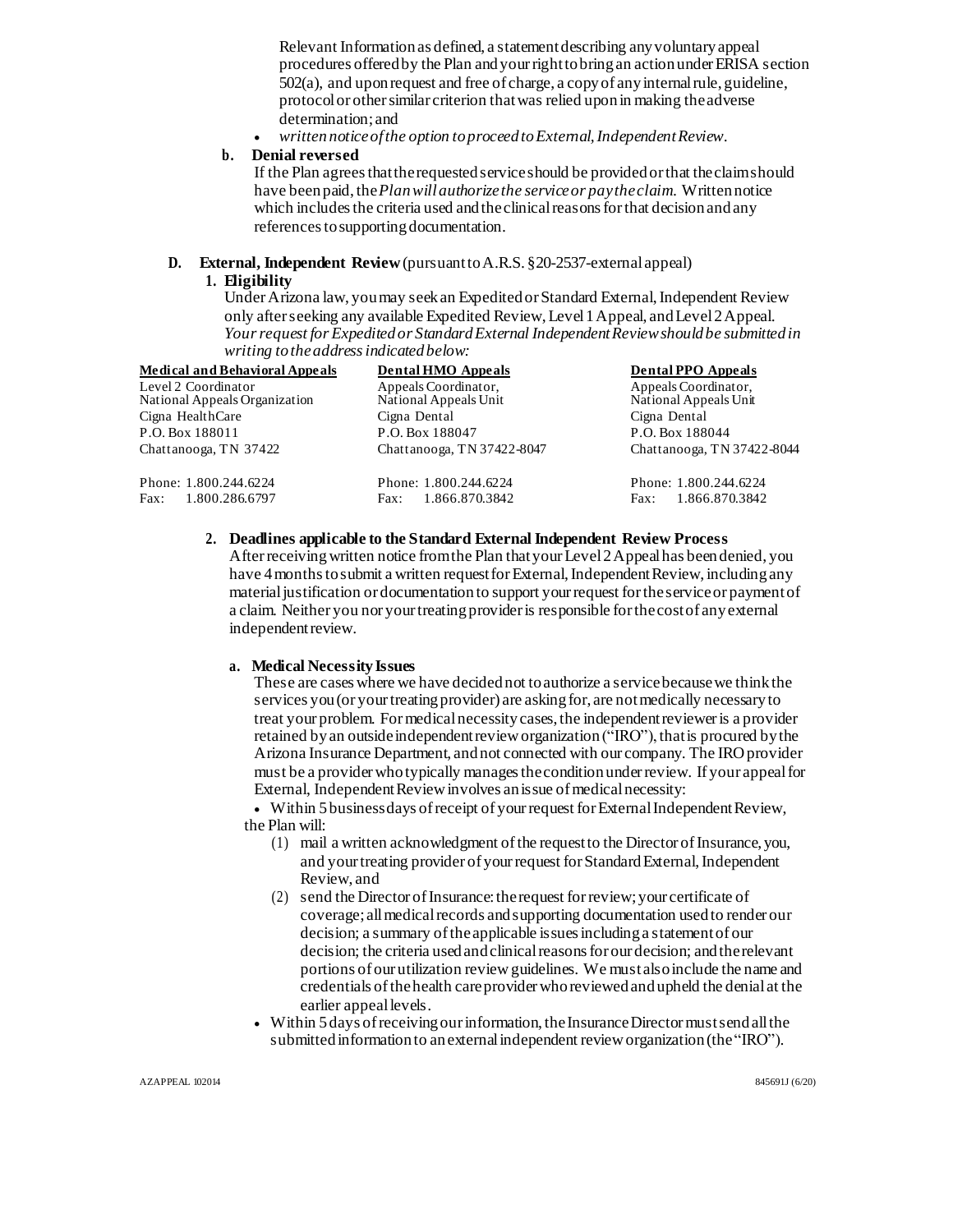- Within 21days ofreceiving the informationtheIROmust make a decisionandsend the decision to the Insurance Director.
- Within 5 business days of receiving the IROs decision, the Insurance Director must mail a notice of the decision to us, you, and your treating provider.

If the IRO decides that we should provide the service or pay the claim, we must authorize the serviceor pay the claim. If the IRO agrees with our decisionto denythe serviceor payment, the appealis over. Your only further optionis to pursue your claimin Superior Court.

#### **b. Coverage Issues**

These are cases where we have denied coveragebecausewe believe therequestedservice is not covered under your certificate of coverage. For contract coverage cases, the Arizona Insurance Department is the independent reviewer. If your appeal for Standard External, Independent Review involves an issue of service or benefit coverage or a denied claim:

 Within 5businessdayofreceivingyourrequestforStandard ExternalIndependent Review, the Plan will:

- (1) mail a written acknowledgment of your request to the Insurance Director, you, and yourtreating provider; and
- (2) send the Director of Insurance: the request for review, your certificate of coverage, all medical records and supporting documentation used to render our decision, a summary ofthe applicable issuesincludinga statement of our decision, the criteria used and any clinical reasons for our decision and the relevant portions of our utilization review guidelines.
- Within 15businessdays ofreceivingthis information, the Insurance Director must determine if the service or claim is covered, issue a decision, and send notice to us, you, and yourtreatingprovider. Ifthe Director decidesthat we should provide the service or pay the claimwe must do so.

The InsuranceDirectoris sometimes unable to determine issues of coverage. Ifthis occurs, the Insurance Director will forward your case to an IRO. The IRO will have 21 days to make a decision and send it to the Insurance Director. The Insurance Director will have 5 business days after receiving the IRO's decision to send the decision to us, you, and your treating provider. If you disagree with the Insurance Director's final decision ona contract coverage issue, youmay request a hearingwith theOffice of Administrative Hearings ("OAH"). If we disagree with the Director's final decision, we may also request a hearing beforeOAH. A hearingmustbe requested within30days of receiving the Director's decision. OAHwillschedule andcompletea hearingfor appeals fromstandardexternalindependentreviewcoverage decisions.

# **3. Deadlines Applicable to the Expedited External, Independent ReviewProcess**

Afterreceivingwritten notice fromthe Plan thatyourExpedited Level2Appealhas been denied, youhave **only5 business days** to sendus your**written** request forExpedited External Independent Review. Neither you nor your treating provider is responsible for the cost of anyexternalindependent review.

### **a. Medical Necessity Issues**

These are cases where we have decided notto authorize a servicebecause we thinkthe services you (or your treating provider) are asking for, are not medically necessary to treat your problem. For medical necessity cases, the independent reviewer is a provider retained by an outside independent review organization ("IRO"), that is procured by the Arizona Insurance Department, andnot connected with our company. The IRO providermustbe a providerwhotypically managestheconditionunderreview. If your appealforExpedited ExternalIndependent Reviewinvolves an issueofmedical necessity:

- Within 1businessdayofreceivingyourrequestforExpedited ExternalIndependent Review, the Plan will:
	- (1) mail a written acknowledgmentofthe requestto the Director ofInsurance, you, and yourtreating provider; and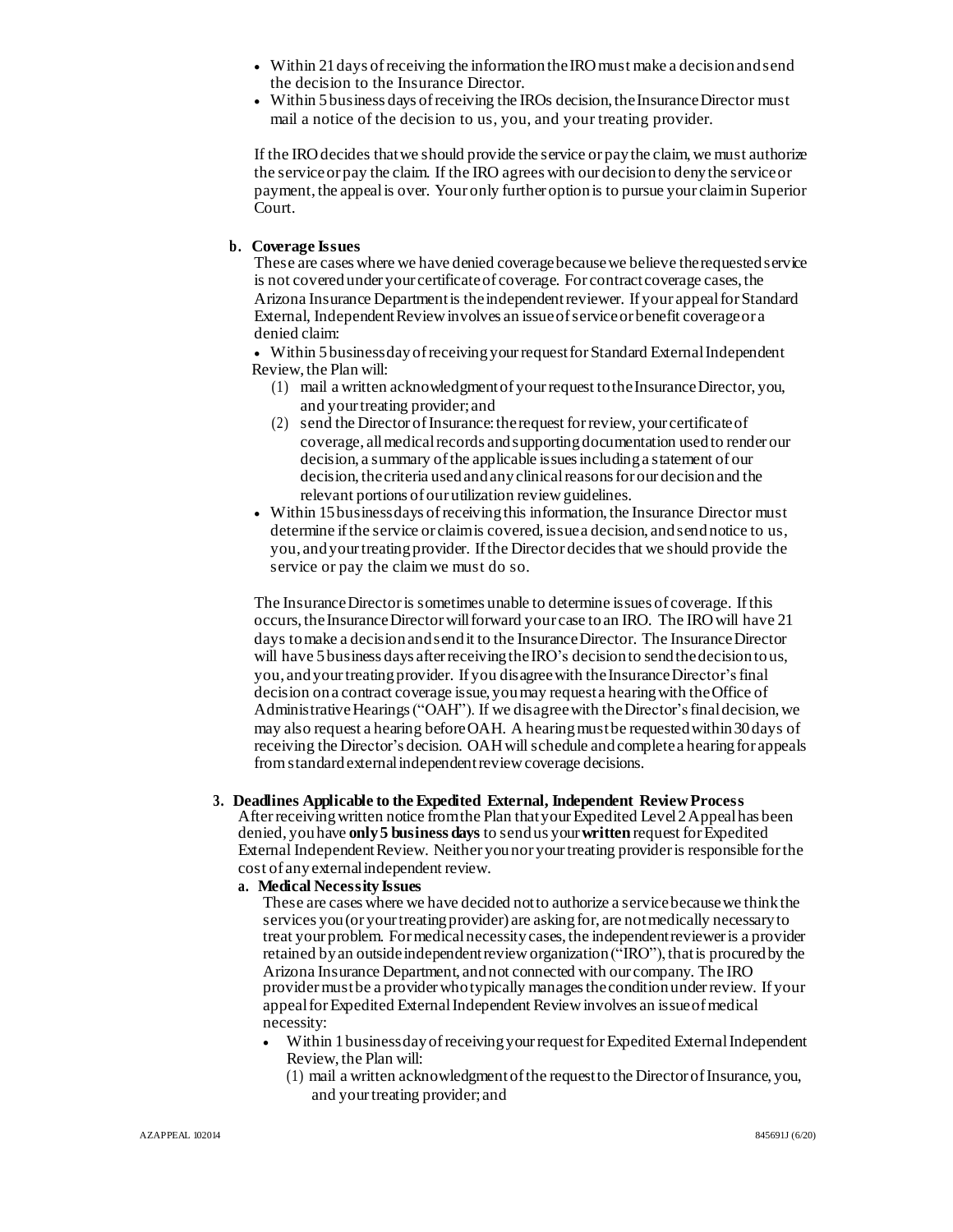- $(2)$  send the Director of Insurance: the request for review; your certificate of coverage; allmedicalrecords and supportingdocumentation usedto render our decision; a summary oftheapplicable issuesincludinga statementof our decision; the criteria used and clinical reasons for our decision; and the relevant portions of our utilization reviewguidelines. We mustalsoinclude the name and credentials of the health care provider who reviewed and upheld the denial at the earlier appeallevel.
- Within 2 businessdays of receiving our information, the Insurance Director must send all the submitted information to an external independent reviewer organization (the "IRO").
- Within 72 hours of receiving the information the IRO must make a decision and send the decision to the Insurance Director.
- Within 1 businessday of receiving the IRO's decision, the Insurance Director must mail a notice of the decision to us, you, and your treating provider.

If the IRO decides that we should provide the service, we must authorize the service. If the IROagrees with our decisiontodenythe service, the appealis over. Your only further option is to pursue your claim in Superior Court.

#### **b. Coverage Issues**

These are cases where we have denied coverage because we believe the requested service is not coveredunder your evidence of coverage. For contract coverage cases, the Arizona Insurance Departmentis the independent reviewer. If your appealfor Expedited ExternalIndependent Reviewinvolves a contract coverage issue:

- Within 1businessdayofreceivingyourrequestforExpedited ExternalIndependent Review, the Plan will:
	- (1) mail a written acknowledgmentof yourrequest tothe InsuranceDirector, you, and yourtreating provider; and
	- $(2)$  send the Director of Insurance: the request for review, your certificate of coverage, all medical records and supporting documentation used to render our decision, a summary ofthe applicable issuesincludinga statement of our decision, the criteria used and any clinical reasons for our decision and the relevant portions of our utilization review guidelines.
- Within 2businessdays ofreceivingthisinformation, theInsuranceDirectormust determine if the service or claimis covered, issue a decision, and send notice tous, you, and your treating provider.

The InsuranceDirectoris sometimes unable to determine issues of coverage. Ifthis occurs, the Insurance Director will forward your case to an IRO. The IRO will have 72 hours to make a decision and send it to the Insurance Director. The Insurance Director will have 1 business day after receiving the IRO's decision to send the decision to us, you, and your treating provider.

If you disagreewith the InsuranceDirector'sfinaldecisionon a contract coverage issue, you may request a hearing with the Office of Administrative Hearings ("OAH"). If we disagree with the Director'sfinaldecision,we may also request a hearingbefore OAH. A hearing must be requested within 30 days of receiving the Director's decision. OAHmust promptly schedule andcomplete a hearingfor appealsfromexpedited external independent review coverage decisions.

AZAPPEAL 102014 845691J (6/20)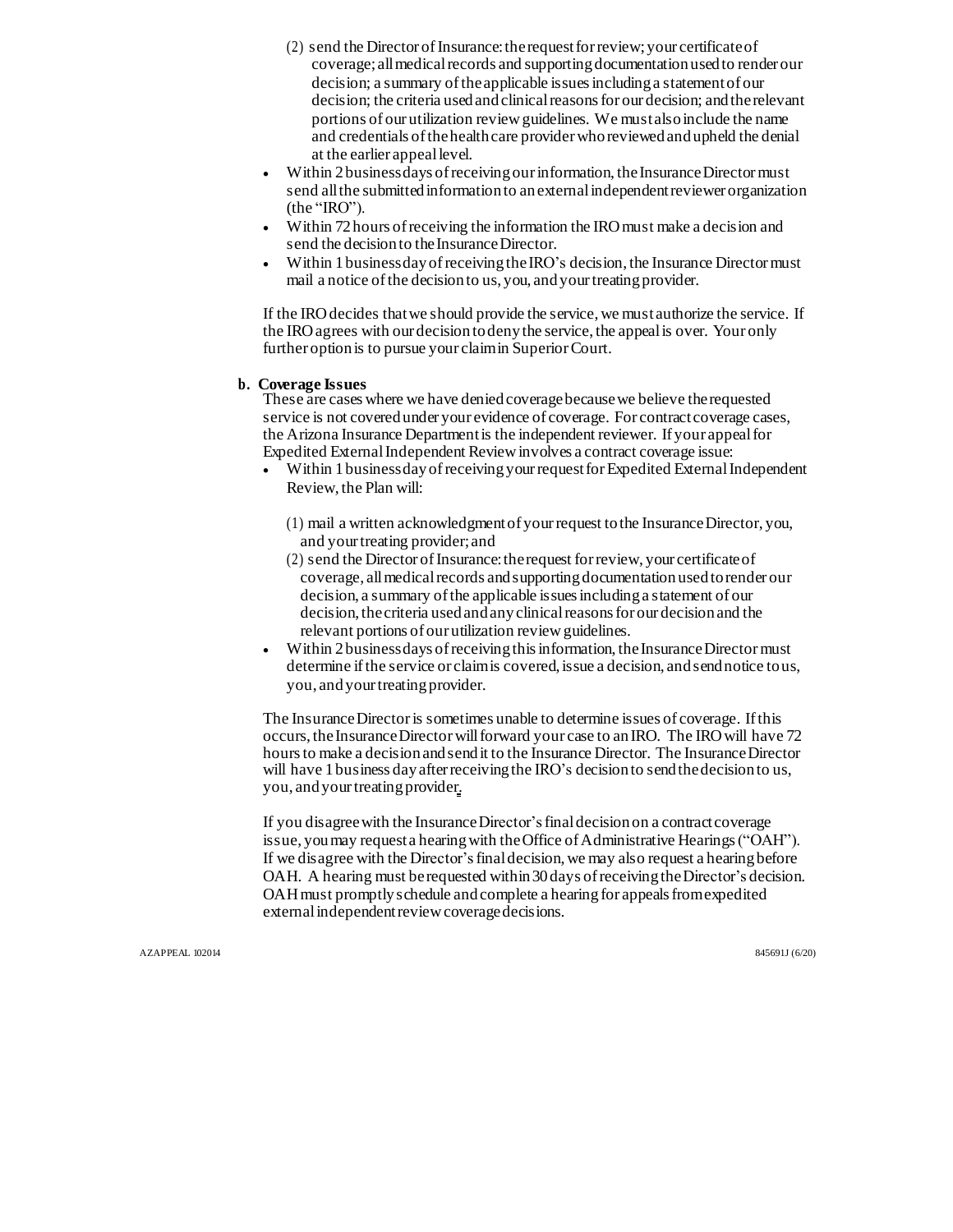### **III. Obtaining Medical Records**

### **A. Requesting Medical Records**

Arizona lawpermits youto askfor a copyof yourmedicalrecords. A.R.S. §12-2293. Medical records requestsmust bein writing. Requests mustspecify who youwant toreceive the records. The health care provider who has the requested records will provide you or the specified person with a copy of the records.

### **B. DesignatedDecisionMaker**

If you have a designated health care decision maker, that person must send a written request for access to or copies of your medical records. The medical records must be provided to your health care decision maker or a person designated in writing by the health care decision maker unless you limit access to your medical records only to you or your health care decision maker.

### **C. Confidentiality**

Medical records disclosed under A.R.S. §12-2293 remain confidential. If you participate in the appealprocess, therelevantportions of yourmedicalrecordsmay be disclosedonlyto people authorized to participate in the review process for the medical condition under review. These people may notdisclose yourmedicalinformation toanyother people.

### **D. Relevant Information**

Is any document, record, or other information that was  $(a)$  relied upon in making the benefit determination; (b) was submitted, considered, or generated in the course of making the benefit determination, without regard to whether such document, record, or other information was relied upon in making thebenefit determination;(c) demonstrates compliance with the administrative processes and safeguards required by federal law in making the benefit determination; or  $(d)$ constitutes a statementof policy or guidancewith respectto the Plan concerningthedenied treatment optionor benefit forthe claimant's diagnosis,without regard towhethersuch advice or statement was relied upon in making the benefit determination.

### **IV. Documentation for an Appeal**

If you decideto file an appeal, youmustgive us anymaterialjustification or documentation forthe appeal at thetime the appealis filed.If you gather newinformation duringthecourseof your appeal, you shouldgive it to us as soonas yougetit. **At all levels of the process discussedabove, you also shouldgive the appropriate Plan contact (see Section IV) your address and phone number.**

#### **V. The Role of the Director ofInsurance and Financial Institutions**

Arizona law(A.R.S. §20-2533(F)) requires "anyparticipantwhofiles a complaint with the Department relating to an adverse decision to pursue the review process prescribed" by law. This means, that for appealable decisions, you must pursue the health care appeals process before the Insuranceand Financial Institutions Director caninvestigate a complaint youmay have against our company basedon the decisionat issuein the appeal.

The appeal process requires the Director to:

- Oversee theappeals process;
- Review decisions of insurers;
- Maintain copies of each utilization review plan submitted by insurers;
- Receive, process, and act on requests from insurers for External, Independent Review of claim;
- Enforce the decisions of insurers;
- Report to theLegislature;
- Send when necessary, a recordofthe proceedings of an appealto SuperiorCourtorto the Office ofAdministrativeHearings; and
- Issuea finaladministrative decisiononcoverageissues,includingnoticeofrightto request a hearing as applicable.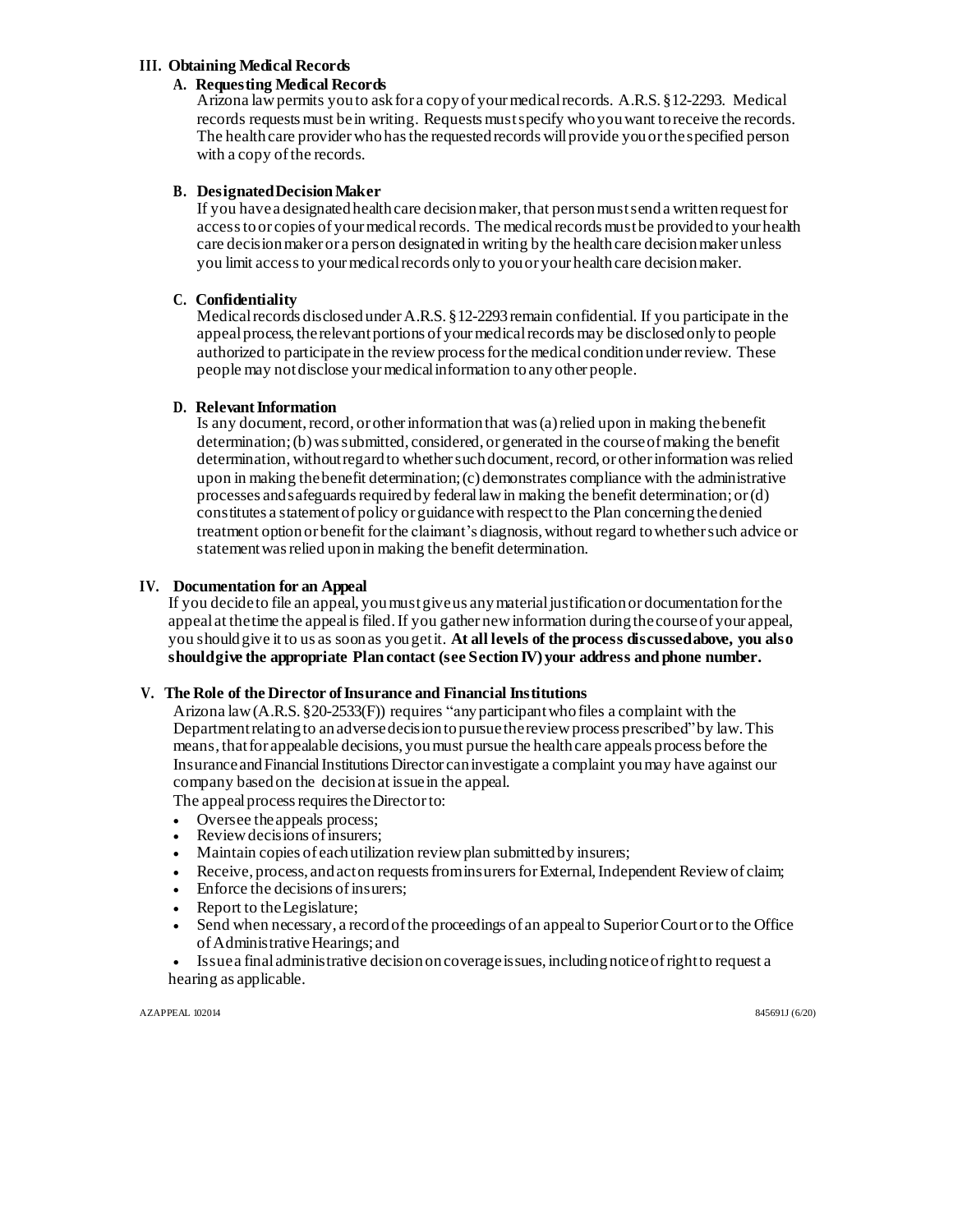### **VI. Confidentiality**

If you participate in the review process, the relevant portions of your medical records may be disclosed only topeople authorized toparticipatein the reviewprocessforthe medical condition underreview.Thesepeople may notdisclosesuchmedicalinformation toanyother people.

#### **VII. Receipt of Documents**

Any written notice, acknowledgment, request, decision or other written document required to be mailed during the process discussedin thisinformationpacketis deemedreceivedbythepersonto whom the document is properly addressed on the fifth business day after being mailed. "Properly addressed" means yourlast known address.

#### **VIII. Complaints to the Department of Insurance and Financial Institutions**

The Director of Insurance and Financial Institutions is required by law to require any participant who files a complaint with the Arizona Department of Insurance and Financial Institutions relating to an adversedecision tofirst pursue the reviewprocess establishedby theArizonaLegislature andthe Plan as described above.

AZAPPEAL 102014 845691J (6/20)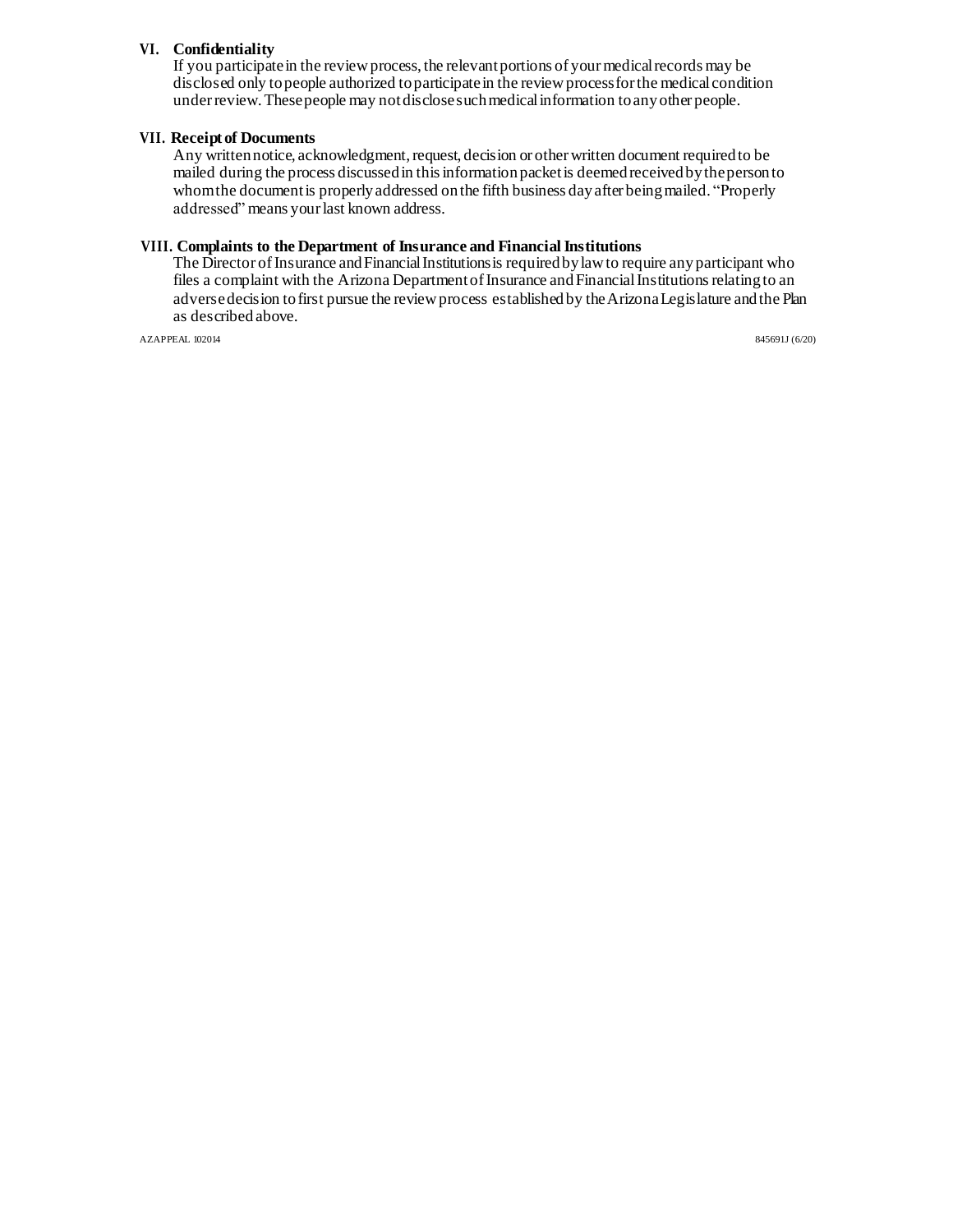# **HEALTH CARE APPEAL REQUEST FORM**

| <b>Behavioral Level 2 Appeals:</b>                                                            | <b>Behavioral Level 1</b><br>Appeals:                                                                                                                               | <b>Dental HMO Appeals:</b>                                                                                                                                                                                                                                                 | <b>Dental PPO Appeals:</b>                                                                                    |
|-----------------------------------------------------------------------------------------------|---------------------------------------------------------------------------------------------------------------------------------------------------------------------|----------------------------------------------------------------------------------------------------------------------------------------------------------------------------------------------------------------------------------------------------------------------------|---------------------------------------------------------------------------------------------------------------|
| Cigna HealthCare<br>National Appeals Organization<br>P.O. Box 188011<br>Chattanooga, TN 37422 | Cigna Behavioral Health<br>Central Appeals Unit<br>P.O. Box 188064<br>Chattanooga, TN 37422                                                                         | Cigna Dental<br>National Appeals Unit<br>Appeals Coordinator<br>P.O. Box 188047<br>Chattanooga, TN 37422-8047                                                                                                                                                              | Cigna Dental<br>National Appeals Unit<br>Appeals Coordinator<br>P.O. Box 188044<br>Chattanooga, TN 37422-8044 |
| Level 1 Appeals Fax:<br>1.877.815.4827<br>Level 2 Appeals Fax:<br>1.800.286.6797              | Fax: 1.877.815.4827                                                                                                                                                 | Fax: 1.866.870.3842                                                                                                                                                                                                                                                        | Fax: 1.866.870.3842                                                                                           |
|                                                                                               |                                                                                                                                                                     | You may use this form to tell your insurer you want to appeal a denial decision.                                                                                                                                                                                           |                                                                                                               |
| Insured Member's Name:                                                                        |                                                                                                                                                                     |                                                                                                                                                                                                                                                                            | Member ID $\frac{4}{1}$ :                                                                                     |
|                                                                                               |                                                                                                                                                                     | Name of representative pursuing appeal, if different from above:                                                                                                                                                                                                           |                                                                                                               |
|                                                                                               |                                                                                                                                                                     | Mailing Address: Phone #:                                                                                                                                                                                                                                                  |                                                                                                               |
|                                                                                               |                                                                                                                                                                     |                                                                                                                                                                                                                                                                            |                                                                                                               |
| Type of Denial:                                                                               |                                                                                                                                                                     | □ Denied Claim □ Denied Service Not Yet Received                                                                                                                                                                                                                           |                                                                                                               |
|                                                                                               | in receiving the service likely cause a significant negative change in your health?<br>certification and documentation supporting the need for an expedited appeal. | If you are appealing your insurer's decision to deny a service you have not yet received, will a 30 to 60 day delay<br>If your answer is "Yes," you may be entitled to an expedited appeal. Your treating provider must sign and senda<br>What decision are you appealing? |                                                                                                               |
|                                                                                               |                                                                                                                                                                     | (Explain what you want your insurer to authorize or payfor.)                                                                                                                                                                                                               |                                                                                                               |
|                                                                                               | Explain why you believe the claim or service should be covered:                                                                                                     |                                                                                                                                                                                                                                                                            |                                                                                                               |
|                                                                                               |                                                                                                                                                                     |                                                                                                                                                                                                                                                                            |                                                                                                               |
|                                                                                               |                                                                                                                                                                     |                                                                                                                                                                                                                                                                            |                                                                                                               |
|                                                                                               |                                                                                                                                                                     | (Attach additional sheets of paper, if needed.)                                                                                                                                                                                                                            |                                                                                                               |